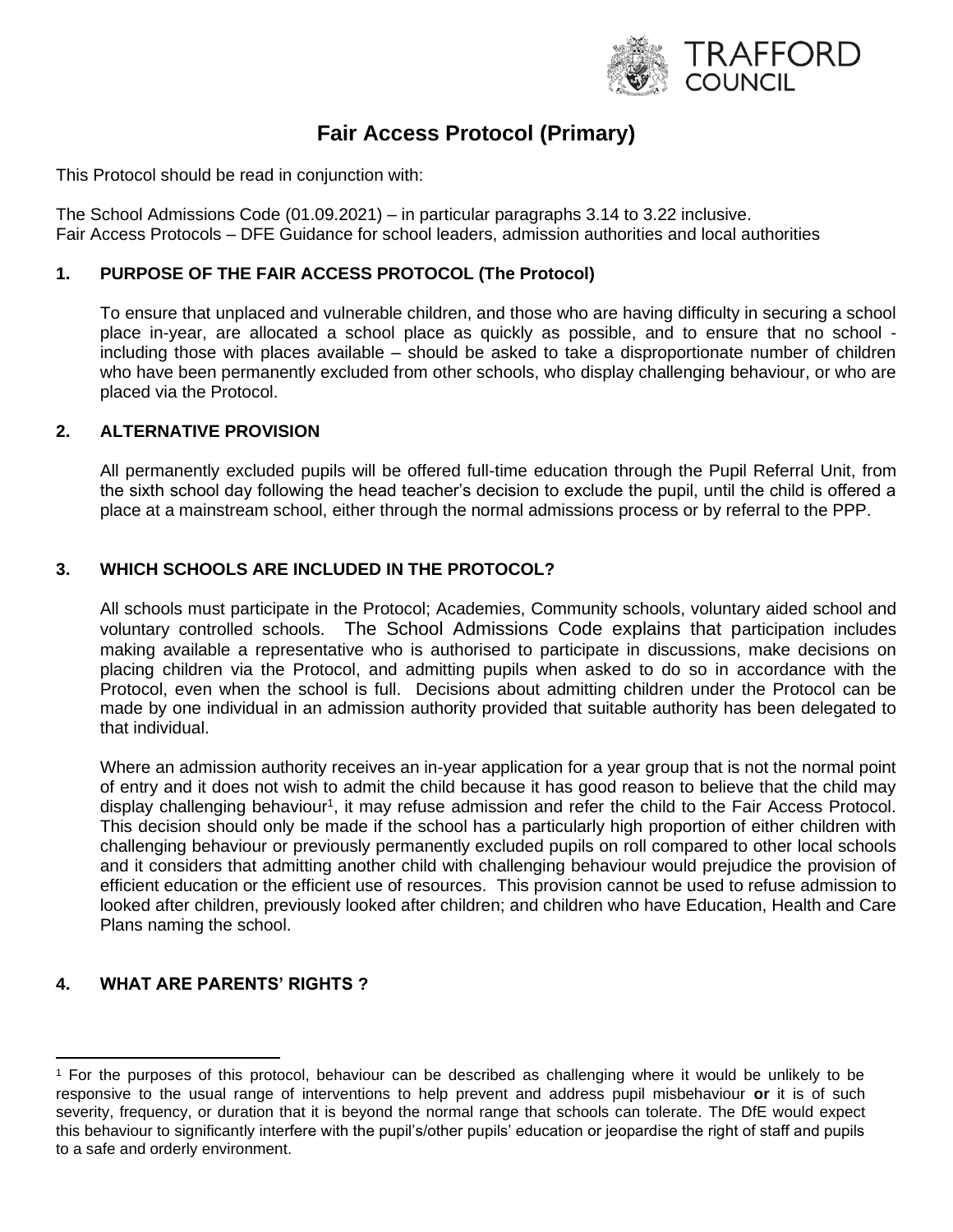Pupils have a statutory right to be admitted to a school that has places available, except where a pupil has been permanently excluded twice.

Where no place is available, or where a place has been refused on the basis that a child is challenging, the parent has the right to appeal to an independent appeal panel. This statutory appeal hearing must be heard within 30 school days of the appeal being lodged.

Eligibility for the Fair Access Protocol does not limit a parent's right to make an in-year application to any school for their child. Admission authorities must process these applications in accordance with their usual in-year admission procedures. They must not refuse to admit such children on the basis that they may be eligible to be placed via the Fair Access Protocol. The parent will continue to have the right of appeal for any place they have been refused, even if the child has been offered a school place via the Fair Access Protocol. Applicants will be consulted on the referral of the application for consideration under the Protocol and asked to provide further information to determine whether the child has specific needs that need to be considered e.g. previous permanent or fixed term exclusions; attendance issues; EAL; sibling links.

If parents do not wish to accept a place allocated through the Protocol, they can continue to exercise their right, acquired under the normal admission arrangements, to appeal for their preferred school.

Wherever possible, pupils with a religious affiliation will be matched to a suitable school.

#### 5. **WHO DOES THE PROTOCOL APPLY TO?**

Fair Access Protocols may only be used to place the following groups of vulnerable and/or hard to place children, where they are having difficulty in securing a school place in-year, and it can be demonstrated that reasonable measures have been taken to secure a place through the usual in-year admission procedures :

- a) children either subject to a Child in Need Plan or a Child Protection Plan or having had a Child in Need Plan or a Child Protection Plan within 12 months at the point of being referred to the Protocol;
- b) children living in a refuge or in other Relevant Accommodation at the point of being referred to the Protocol;
- c) children from the criminal justice system;
- d) children in alternative provision who need to be reintegrated into mainstream education or who have been permanently excluded but are deemed suitable for mainstream education;
- e) children with special educational needs (but without an Education, Health and Care plan), disabilities or medical conditions;
- f) children who are carers;
- g) children who are homeless;
- h) children in formal kinship care arrangements (as evidenced by either a child arrangements order not relating to either birth parent or a special guardianship order;
- i) children of, or who are, Gypsies, Roma, Travellers, refugees, and asylum seekers;
- j) children who have been refused a school place on the grounds of their challenging behaviour and referred to the Protocol in accordance with paragraph 3.10 of this Code;
- k) children for whom a place has not been sought due to exceptional circumstances;